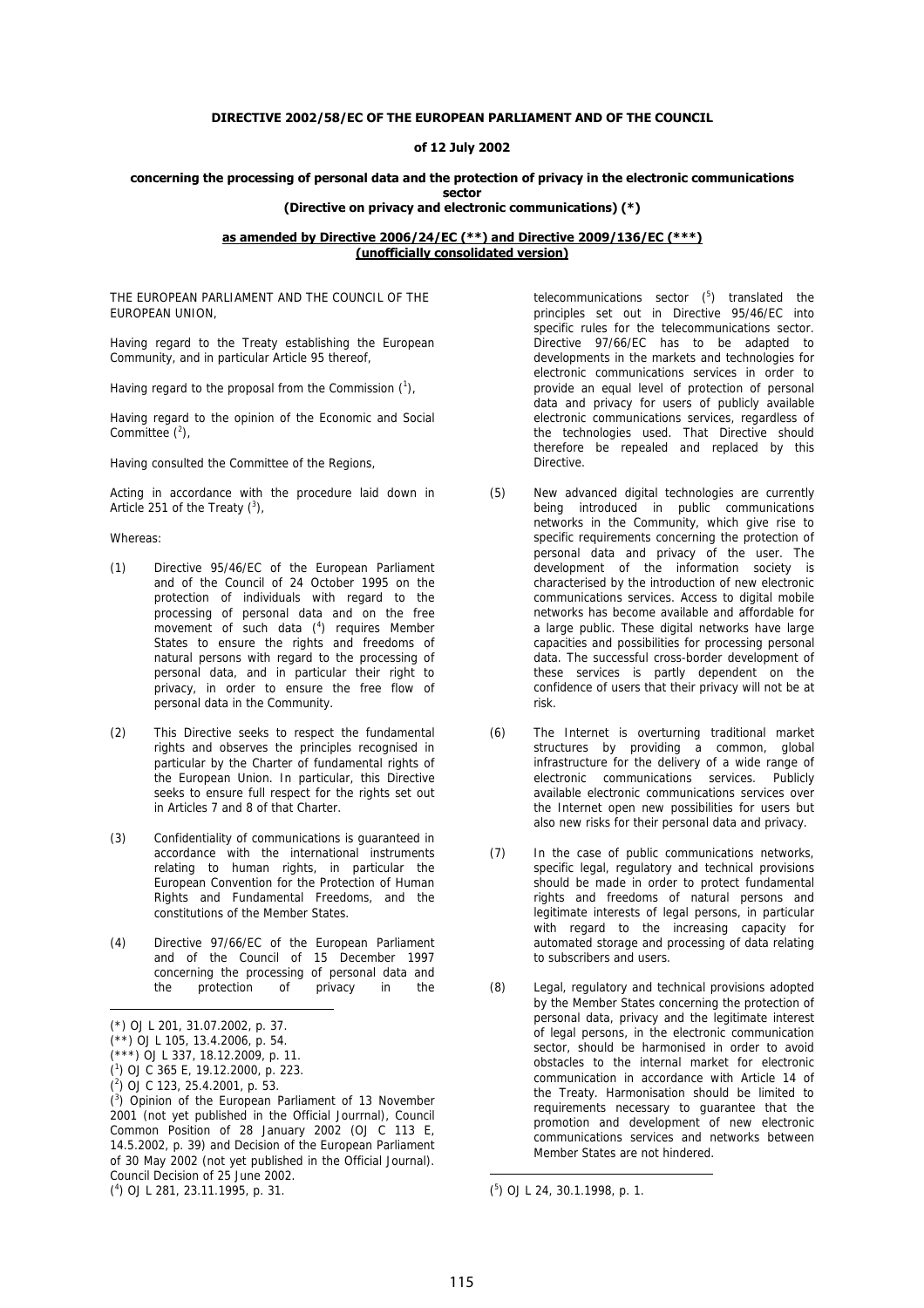- (9) The Member States, providers and users concerned, together with the competent Community bodies, should cooperate in introducing and developing the relevant technologies where this is necessary to apply the guarantees provided for by this Directive and taking particular account of the objectives of minimising the processing of personal data and of using anonymous or pseudonymous data where possible.
- (10) In the electronic communications sector, Directive 95/46/EC applies in particular to all matters concerning protection of fundamental rights and freedoms, which are not specifically covered by the provisions of this Directive, including the obligations on the controller and the rights of individuals. Directive 95/46/EC applies to nonpublic communications services.
- (11) Like Directive 95/46/EC, this Directive does not address issues of protection of fundamental rights and freedoms related to activities which are not governed by Community law. Therefore it does not alter the existing balance between the individual's right to privacy and the possibility for Member States to take the measures referred to in Article 15(1) of this Directive, necessary for the protection of public security, defence, State security (including the economic well-being of the State when the activities relate to State security matters) and the enforcement of criminal law. Consequently, this Directive does not affect the ability of Member States to carry out lawful interception of electronic communications, or take other measures, if necessary for any of these purposes and in accordance with the European Convention for the Protection of Human Rights and Fundamental Freedoms, as interpreted by the rulings of the European Court of Human Rights. Such measures must be appropriate, strictly proportionate to the intended purpose and necessary within a democratic society and should be subject to adequate safeguards in accordance with the European Convention for the Protection of Human Rights and Fundamental Freedoms.
- (12) Subscribers to a publicly available electronic communications service may be natural or legal persons. By supplementing Directive 95/46/EC, this Directive is aimed at protecting the fundamental rights of natural persons and particularly their right to privacy, as well as the legitimate interests of legal persons. This Directive does not entail an obligation for Member States to extend the application of Directive 95/46/EC to the protection of the legitimate interests of legal persons, which is ensured within the framework of the applicable Community and national legislation.
- (13) The contractual relation between a subscriber and a service provider may entail a periodic or a oneoff payment for the service provided or to be provided. Prepaid cards are also considered as a contract.
- (14) Location data may refer to the latitude, longitude and altitude of the user's terminal equipment, to the direction of travel, to the level of accuracy of the location information, to the identification of the network cell in which the terminal equipment is

located at a certain point in time and to the time the location information was recorded.

- (15) A communication may include any naming, numbering or addressing information provided by the sender of a communication or the user of a connection to carry out the communication. Traffic data may include any translation of this information by the network over which the communication is transmitted for the purpose of carrying out the transmission. Traffic data may, inter alia, consist of data referring to the routing, duration, time or volume of a communication, to the protocol used, to the location of the terminal equipment of the sender or recipient, to the network on which the communication originates or terminates, to the beginning, end or duration of a connection. They may also consist of the format in which the communication is conveyed by the network.
- (16) Information that is part of a broadcasting service provided over a public communications network is intended for a potentially unlimited audience and does not constitute a communication in the sense of this Directive. However, in cases where the individual subscriber or user receiving such information can be identified, for example with video-on-demand services, the information conveyed is covered within the meaning of a communication for the purposes of this Directive.
- (17) For the purposes of this Directive, consent of a user or subscriber, regardless of whether the latter is a natural or a legal person, should have the same meaning as the data subject's consent as defined and further specified in Directive 95/46/EC. Consent may be given by any appropriate method enabling a freely given specific and informed indication of the user's wishes, including by ticking a box when visiting an Internet website.
- (18) Value added services may, for example, consist of advice on least expensive tariff packages, route guidance, traffic information, weather forecasts and tourist information.
- (19) The application of certain requirements relating to presentation and restriction of calling and connected line identification and to automatic call forwarding to subscriber lines connected to analogue exchanges should not be made mandatory in specific cases where such application would prove to be technically impossible or would require a disproportionate economic effort. It is important for interested parties to be informed of such cases and the Member States should therefore notify them to the Commission.
- (20) Service providers should take appropriate measures to safeguard the security of their services, if necessary in conjunction with the provider of the network, and inform subscribers of any special risks of a breach of the security of the network. Such risks may especially occur for electronic communications services over an open network such as the Internet or analogue mobile telephony. It is particularly important for subscribers and users of such services to be fully informed by their service provider of the existing security risks which lie outside the scope of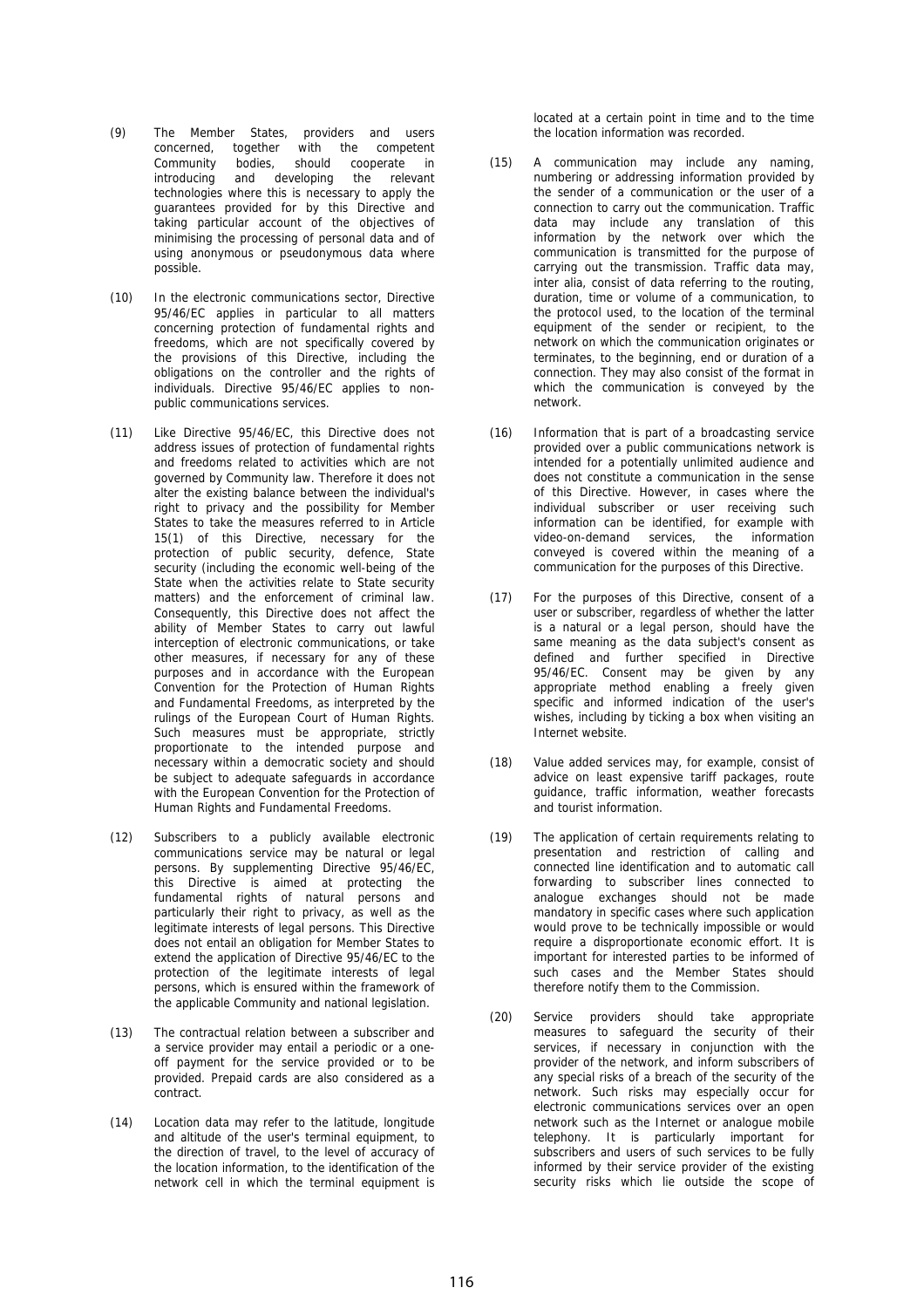possible remedies by the service provider. Service providers who offer publicly available electronic communications services over the Internet should inform users and subscribers of measures they can take to protect the security of their communications for instance by using specific types of software or encryption technologies. The requirement to inform subscribers of particular security risks does not discharge a service provider from the obligation to take, at its own costs, appropriate and immediate measures to remedy any new, unforeseen security risks and restore the normal security level of the service. The provision of information about security risks to the subscriber should be free of charge except for any nominal costs which the subscriber may incur while receiving or collecting the information, for instance by downloading an electronic mail message. Security is appraised in the light of Article 17 of Directive 95/46/EC.

- (21) Measures should be taken to prevent unauthorised access to communications in order to protect the confidentiality of communications, including both the contents and any data related to such communications, by means of public communications networks and publicly available electronic communications services. National legislation in some Member States only prohibits unauthorised communications.
- (22) The prohibition of storage of communications and the related traffic data by persons other than the users or without their consent is not intended to prohibit any automatic, intermediate and transient storage of this information in so far as this takes place for the sole purpose of carrying out the transmission in the electronic communications network and provided that the information is not stored for any period longer than is necessary for the transmission and for traffic management purposes, and that during the period of storage the confidentiality remains guaranteed. Where this is necessary for making more efficient the onward transmission of any publicly accessible information to other recipients of the service upon their request, this Directive should not prevent such information from being further stored, provided that this information would in any case be accessible to the public without restriction and that any data referring to the individual subscribers or users requesting such information are erased.
- (23) Confidentiality of communications should also be ensured in the course of lawful business practice. Where necessary and legally authorised, communications can be recorded for the purpose of providing evidence of a commercial transaction. Directive 95/46/EC applies to such processing. Parties to the communications should be informed prior to the recording about the recording, its purpose and the duration of its storage. The recorded communication should be erased as soon as possible and in any case at the latest by the end of the period during which the transaction can be lawfully challenged.
- (24) Terminal equipment of users of electronic communications networks and any information stored on such equipment are part of the private sphere of the users requiring protection under the

European Convention for the Protection of Human Rights and Fundamental Freedoms. So-called spyware, web bugs, hidden identifiers and other similar devices can enter the user's terminal without their knowledge in order to gain access to information, to store hidden information or to trace the activities of the user and may seriously intrude upon the privacy of these users. The use of such devices should be allowed only for legitimate purposes, with the knowledge of the users concerned.

- (25) However, such devices, for instance so-called "cookies", can be a legitimate and useful tool, for example, in analysing the effectiveness of website design and advertising, and in verifying the identity of users engaged in on-line transactions. Where such devices, for instance cookies, are intended for a legitimate purpose, such as to facilitate the provision of information society services, their use should be allowed on condition that users are provided with clear and precise information in accordance with Directive 95/46/EC about the purposes of cookies or similar devices so as to ensure that users are made aware of information being placed on the terminal equipment they are using. Users should have the opportunity to refuse to have a cookie or similar device stored on their terminal equipment. This is particularly important where users other than the original user have access to the terminal equipment and thereby to any data containing privacy-sensitive information stored on such equipment. Information and the right to refuse may be offered once for the use of various devices to be installed on the user's terminal equipment during the same connection and also covering any further use that may be made of those devices during subsequent connections. The methods for giving information, offering a right to refuse or requesting consent should be made as userfriendly as possible. Access to specific website content may still be made conditional on the wellinformed acceptance of a cookie or similar device, if it is used for a legitimate purpose.
- (26) The data relating to subscribers processed within electronic communications networks to establish connections and to transmit information contain information on the private life of natural persons and concern the right to respect for their correspondence or concern the legitimate interests of legal persons. Such data may only be stored to the extent that is necessary for the provision of the service for the purpose of billing and for interconnection payments, and for a limited time. Any further processing of such data which the provider of the publicly available electronic communications services may want to perform, for the marketing of electronic communications services or for the provision of value added services, may only be allowed if the subscriber has agreed to this on the basis of accurate and full information given by the provider of the publicly available electronic communications services about the types of further processing it intends to perform and about the subscriber's right not to give or to withdraw his/her consent to such processing. Traffic data used for marketing communications services or for the provision of value added services should also be erased or made anonymous after the provision of the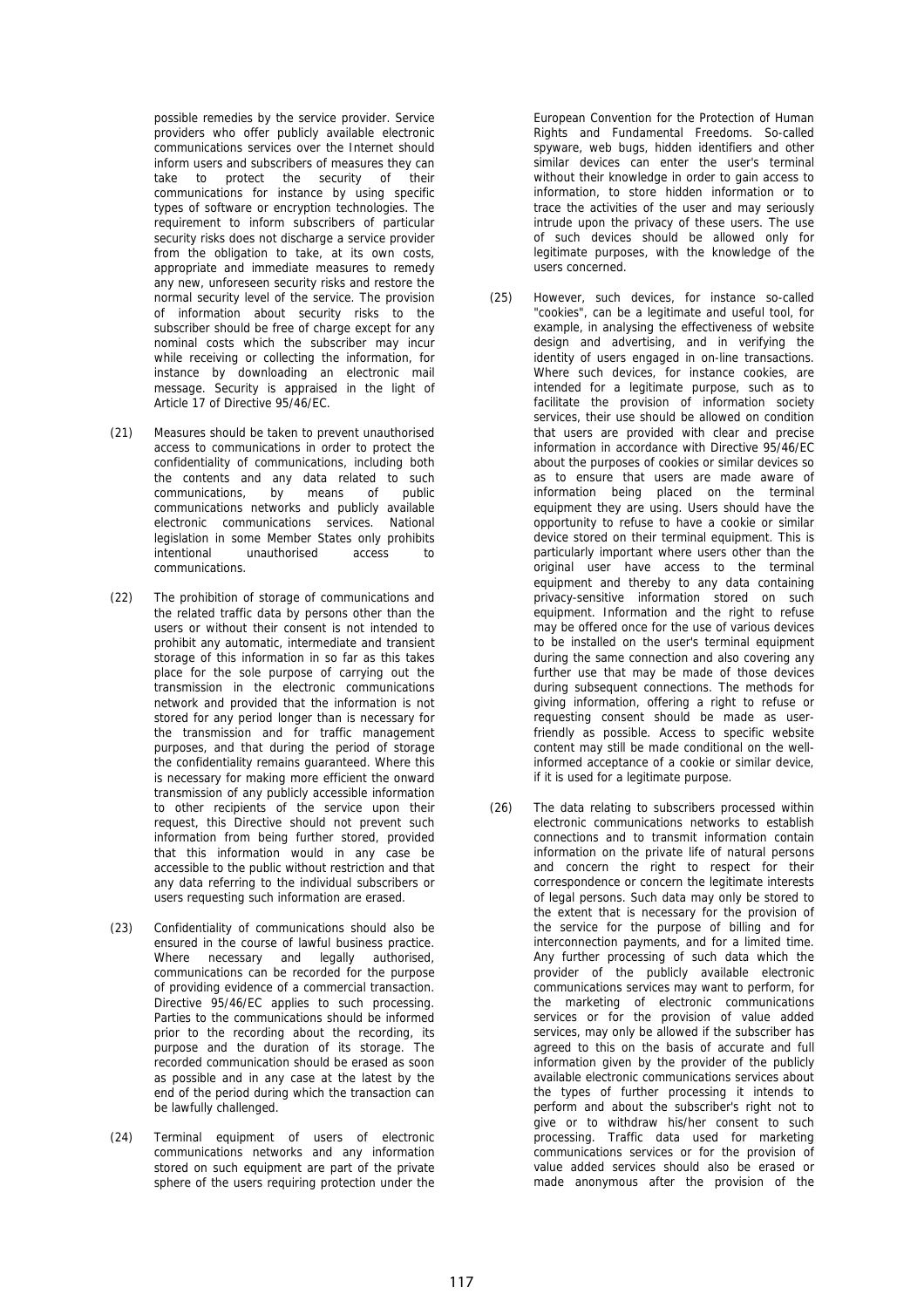service. Service providers should always keep subscribers informed of the types of data they are processing and the purposes and duration for which this is done.

- (27) The exact moment of the completion of the transmission of a communication, after which traffic data should be erased except for billing purposes, may depend on the type of electronic communications service that is provided. For instance for a voice telephony call the transmission will be completed as soon as either of the users terminates the connection. For electronic mail the transmission is completed as soon as the addressee collects the message, typically from the server of his service provider.
- (28) The obligation to erase traffic data or to make such data anonymous when it is no longer needed for the purpose of the transmission of a communication does not conflict with such procedures on the Internet as the caching in the domain name system of IP addresses or the caching of IP addresses to physical address bindings or the use of log-in information to control the right of access to networks or services.
- (29) The service provider may process traffic data relating to subscribers and users where necessary in individual cases in order to detect technical failure or errors in the transmission of communications. Traffic data necessary for billing purposes may also be processed by the provider in order to detect and stop fraud consisting of unpaid use of the electronic communications service.
- (30) Systems for the provision of electronic communications networks and services should be designed to limit the amount of personal data necessary to a strict minimum. Any activities related to the provision of the electronic communications service that go beyond the transmission of a communication and the billing thereof should be based on aggregated, traffic data that cannot be related to subscribers or users. Where such activities cannot be based on aggregated data, they should be considered as value added services for which the consent of the subscriber is required.
- (31) Whether the consent to be obtained for the processing of personal data with a view to providing a particular value added service should be that of the user or of the subscriber, will depend on the data to be processed and on the type of service to be provided and on whether it is technically, procedurally and contractually possible to distinguish the individual using an electronic communications service from the legal or natural person having subscribed to it.
- (32) Where the provider of an electronic communications service or of a value added service subcontracts the processing of personal data necessary for the provision of these services to another entity, such subcontracting and subsequent data processing should be in full compliance with the requirements regarding controllers and processors of personal data as set out in Directive 95/46/EC. Where the provision of a value added service requires that traffic or location data are forwarded from an electronic

communications service provider to a provider of value added services, the subscribers or users to whom the data are related should also be fully informed of this forwarding before giving their consent for the processing of the data.

- (33) The introduction of itemised bills has improved the possibilities for the subscriber to check the accuracy of the fees charged by the service provider but, at the same time, it may jeopardise the privacy of the users of publicly available electronic communications services. Therefore, in order to preserve the privacy of the user, Member States should encourage the development of electronic communication service options such as alternative payment facilities which allow anonymous or strictly private access to publicly available electronic communications services, for example calling cards and facilities for payment by credit card. To the same end, Member States may ask the operators to offer their subscribers a different type of detailed bill in which a certain number of digits of the called number have been deleted.
- (34) It is necessary, as regards calling line identification, to protect the right of the calling party to withhold the presentation of the identification of the line from which the call is being made and the right of the called party to reject calls from unidentified lines. There is justification for overriding the elimination of calling line identification presentation in specific cases. Certain subscribers, in particular help lines and similar organisations, have an interest in guaranteeing the anonymity of their callers. It is necessary, as regards connected line identification, to protect the right and the legitimate interest of the called party to withhold the presentation of the identification of the line to which the calling party is actually connected, in particular in the case of forwarded calls. The providers of publicly available electronic communications services should inform their subscribers of the existence of calling and connected line identification in the network and of all services which are offered on the basis of calling and connected line identification as well as the privacy options which are available. This will allow the subscribers to make an informed choice about the privacy facilities they may want to use. The privacy options which are offered on a per-line basis do not necessarily have to be available as an automatic network service but may be obtainable through a simple request to the provider of the publicly available electronic communications service.
- (35) In digital mobile networks, location data giving the geographic position of the terminal equipment of the mobile user are processed to enable the transmission of communications. Such data are traffic data covered by Article 6 of this Directive. However, in addition, digital mobile networks may have the capacity to process location data which are more precise than is necessary for the transmission of communications and which are used for the provision of value added services such as services providing individualised traffic information and guidance to drivers. The processing of such data for value added services should only be allowed where subscribers have given their consent. Even in cases where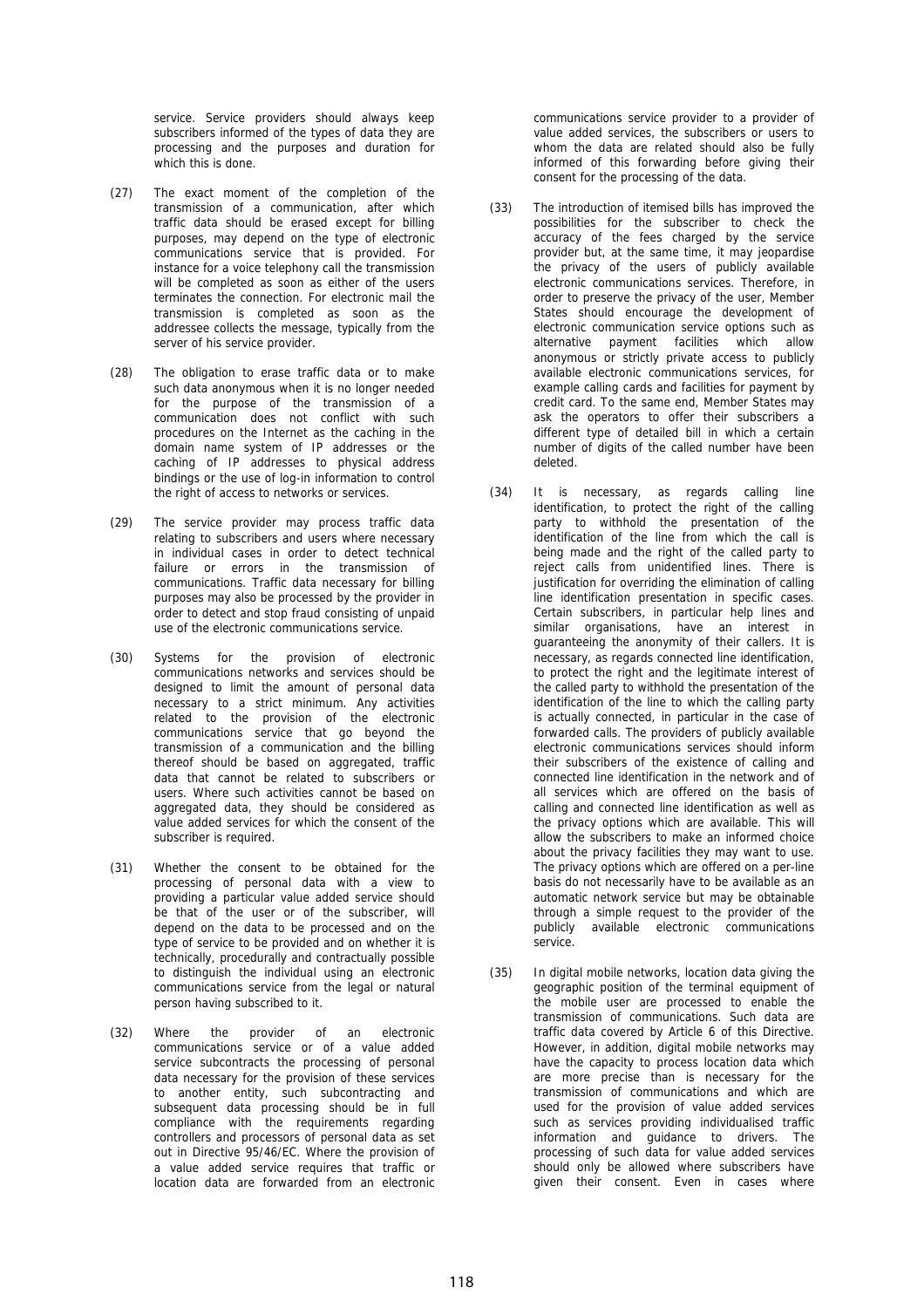subscribers have given their consent, they should have a simple means to temporarily deny the processing of location data, free of charge.

- (36) Member States may restrict the users' and subscribers' rights to privacy with regard to calling line identification where this is necessary to trace nuisance calls and with regard to calling line identification and location data where this is necessary to allow emergency services to carry out their tasks as effectively as possible. For these purposes, Member States may adopt specific provisions to entitle providers of electronic communications services to provide access to calling line identification and location data without the prior consent of the users or subscribers concerned.
- (37) Safeguards should be provided for subscribers against the nuisance which may be caused by automatic call forwarding by others. Moreover, in such cases, it must be possible for subscribers to stop the forwarded calls being passed on to their terminals by simple request to the provider of the publicly available electronic communications service.
- (38) Directories of subscribers to electronic communications services are widely distributed and public. The right to privacy of natural persons and the legitimate interest of legal persons require that subscribers are able to determine whether their personal data are published in a directory and if so, which. Providers of public directories should inform the subscribers to be included in such directories of the purposes of the directory and of any particular usage which may be made of electronic versions of public directories especially through search functions embedded in the software, such as reverse search functions enabling users of the directory to discover the name and address of the subscriber on the basis of a telephone number only.
- (39) The obligation to inform subscribers of the purpose(s) of public directories in which their personal data are to be included should be imposed on the party collecting the data for such inclusion. Where the data may be transmitted to one or more third parties, the subscriber should be informed of this possibility and of the recipient or the categories of possible recipients. Any transmission should be subject to the condition that the data may not be used for other purposes than those for which they were collected. If the party collecting the data from the subscriber or any third party to whom the data have been transmitted wishes to use the data for an additional purpose, the renewed consent of the subscriber is to be obtained either by the initial party collecting the data or by the third party to whom the data have been transmitted.
- (40) Safeguards should be provided for subscribers against intrusion of their privacy by unsolicited communications for direct marketing purposes in particular by means of automated calling machines, telefaxes, and e-mails, including SMS messages. These forms of unsolicited commercial communications may on the one hand be relatively easy and cheap to send and on the other may impose a burden and/or cost on the recipient.

Moreover, in some cases their volume may also cause difficulties for electronic communications networks and terminal equipment. For such forms of unsolicited communications for direct marketing, it is justified to require that prior explicit consent of the recipients is obtained before such communications are addressed to them. The single market requires a harmonised approach to ensure simple, Community-wide rules for businesses and users.

- (41) Within the context of an existing customer relationship, it is reasonable to allow the use of electronic contact details for the offering of similar products or services, but only by the same company that has obtained the electronic contact details in accordance with Directive 95/46/EC. When electronic contact details are obtained, the customer should be informed about their further use for direct marketing in a clear and distinct manner, and be given the opportunity to refuse such usage. This opportunity should continue to be offered with each subsequent direct marketing message, free of charge, except for any costs for the transmission of this refusal.
- (42) Other forms of direct marketing that are more costly for the sender and impose no financial costs on subscribers and users, such as person-toperson voice telephony calls, may justify the maintenance of a system giving subscribers or users the possibility to indicate that they do not want to receive such calls. Nevertheless, in order not to decrease existing levels of privacy protection, Member States should be entitled to uphold national systems, only allowing such calls to subscribers and users who have given their prior consent.
- (43) To facilitate effective enforcement of Community rules on unsolicited messages for direct marketing, it is necessary to prohibit the use of false identities or false return addresses or numbers while sending unsolicited messages for direct marketing purposes.
- (44) Certain electronic mail systems allow subscribers to view the sender and subject line of an electronic mail, and also to delete the message, without having to download the rest of the electronic mail's content or any attachments, thereby reducing costs which could arise from downloading unsolicited electronic mails or attachments. These arrangements may continue to be useful in certain cases as an additional tool to the general obligations established in this **Directive**
- (45) This Directive is without prejudice to the arrangements which Member States make to protect the legitimate interests of legal persons with regard to unsolicited communications for direct marketing purposes. Where Member States establish an opt-out register for such communications to legal persons, mostly business users, the provisions of Article 7 of Directive 2000/31/EC of the European Parliament and of the Council of 8 June 2000 on certain legal aspects of information society services, in particular electronic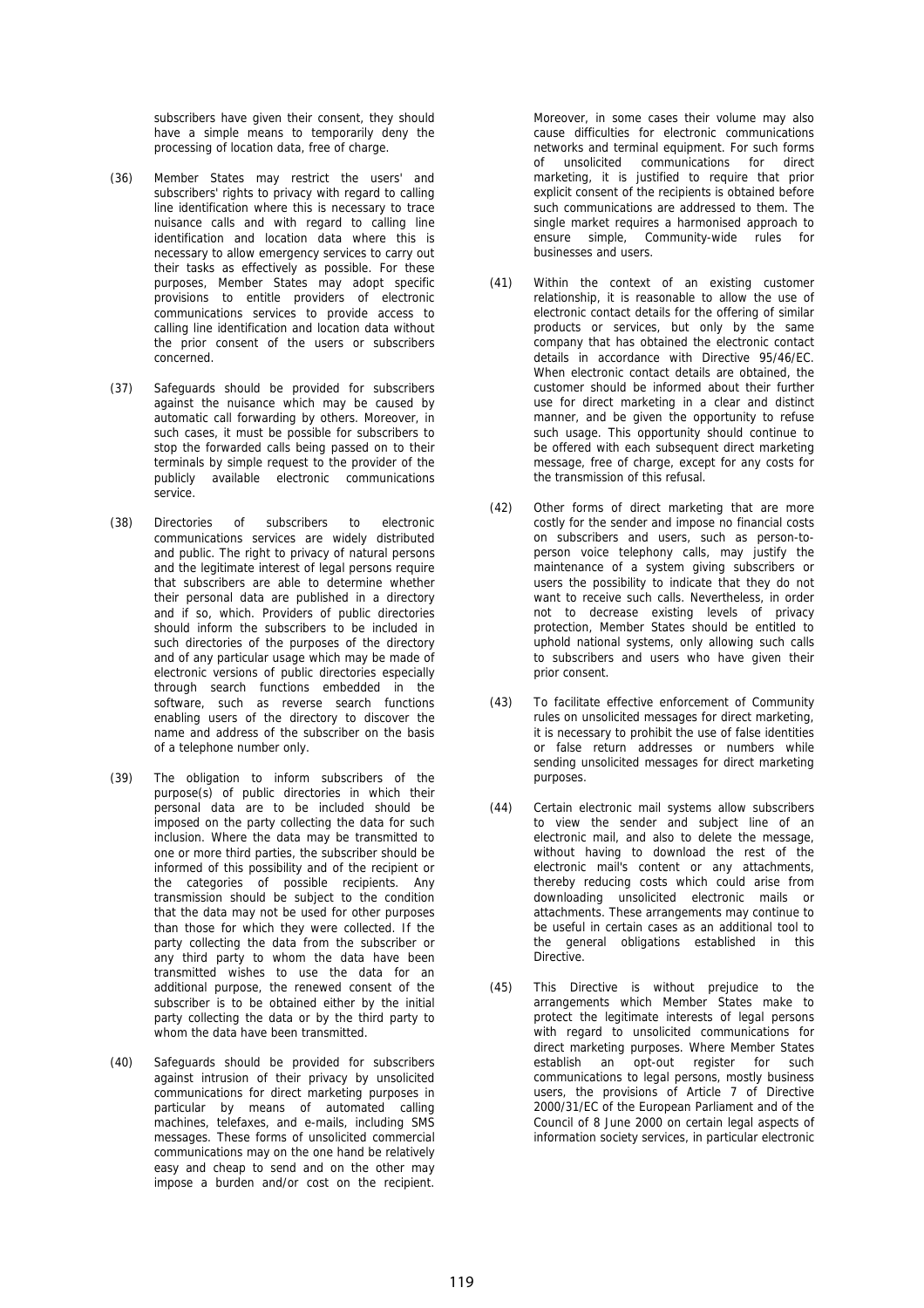commerce, in the internal market (Directive on electronic commerce) (<sup>6</sup>) are fully applicable.

- (46) The functionalities for the provision of electronic communications services may be integrated in the network or in any part of the terminal equipment of the user, including the software. The protection of the personal data and the privacy of the user of publicly available electronic communications services should be independent of the configuration of the various components necessary to provide the service and of the distribution of the functionalities components. Directive 95/46/EC covers any form of processing of personal data regardless of the technology used. The existence of specific rules for electronic communications services alongside general rules for other components necessary for the provision of such services may not facilitate the protection of personal data and privacy in a technologically neutral way. It may therefore be necessary to adopt measures requiring manufacturers of certain types of equipment used for electronic communications services to construct their product in such a way as to incorporate safeguards to ensure that the personal data and privacy of the user and subscriber are protected. The adoption of such measures in accordance with Directive 1999/5/EC of the European Parliament and of the Council of 9 March 1999 on radio equipment and telecommunications terminal equipment and the mutual recognition of their conformity (<sup>7</sup> ) will ensure that the introduction of technical features of electronic communication equipment including software for data protection purposes is harmonised in order to be compatible with the implementation of the internal market.
- (47) Where the rights of the users and subscribers are not respected, national legislation should provide for judicial remedies. Penalties should be imposed on any person, whether governed by private or public law, who fails to comply with the national measures taken under this Directive.
- (48) It is useful, in the field of application of this Directive, to draw on the experience of the Working Party on the Protection of Individuals with regard to the Processing of Personal Data composed of representatives of the supervisory authorities of the Member States, set up by Article 29 of Directive 95/46/EC.
- (49) To facilitate compliance with the provisions of this Directive, certain specific arrangements are needed for processing of data already under way on the date that national implementing legislation pursuant to this Directive enters into force,

HAVE ADOPTED THIS DIRECTIVE:

## Article 1

#### **Scope and aim**

1. This Directive provides for the harmonisation of the national provisions required to ensure an equivalent level of protection of fundamental rights and freedoms, and in particular the right to privacy and confidentiality, with

1

respect to the processing of personal data in the electronic communication sector and to ensure the free movement of such data and of electronic communication equipment and services in the Community.

2. The provisions of this Directive particularise and complement Directive 95/46/EC for the purposes mentioned in paragraph 1. Moreover, they provide for protection of the legitimate interests of subscribers who are legal persons.

3. This Directive shall not apply to activities which fall outside the scope of the Treaty establishing the European Community, such as those covered by Titles V and VI of the Treaty on European Union, and in any case to activities concerning public security, defence, State security (including the economic well-being of the State when the activities relate to State security matters) and the activities of the State in areas of criminal law.

### Article 2

## **Definitions**

Save as otherwise provided, the definitions in Directive 95/46/EC and in Directive 2002/21/EC of the European Parliament and of the Council of 7 March 2002 on a common regulatory framework for electronic communications networks and services (Framework Directive) (<sup>8</sup>) shall apply.

The following definitions shall also apply:

- (a) 'user' means any natural person using a publicly available electronic communications service, for private or business purposes, without necessarily having subscribed to this service;
- (b) 'traffic data' means any data processed for the purpose of the conveyance of a communication on an electronic communications network or for the billing thereof;
- (c) 'location data' means any data processed in an electronic communications network or by an electronic communications service, indicating the geographic position of the terminal equipment of a user of a publicly available electronic communications service;
- (d) 'communication' means any information exchanged or conveyed between a finite number of parties by means of a publicly available electronic communications service. This does not include any information conveyed as part of a broadcasting service to the public over an electronic communications network except to the extent that the information can be related to the identifiable subscriber or user receiving the information;
- (e) [deleted by Directive 2009/136/EC]
- (f) 'consent' by a user or subscriber corresponds to the data subject's consent in Directive 95/46/EC;
- (g) 'value added service' means any service which requires the processing of traffic data or location data other than traffic data beyond what is

l

<sup>(</sup> 6 ) OJ L 178, 17.7.2000, p. 1.

<sup>(</sup> 7 ) OJ L 91, 7.4.1999, p. 10.

<sup>(</sup> 8 ) OJ L 108, 24.4.2002, p. 33.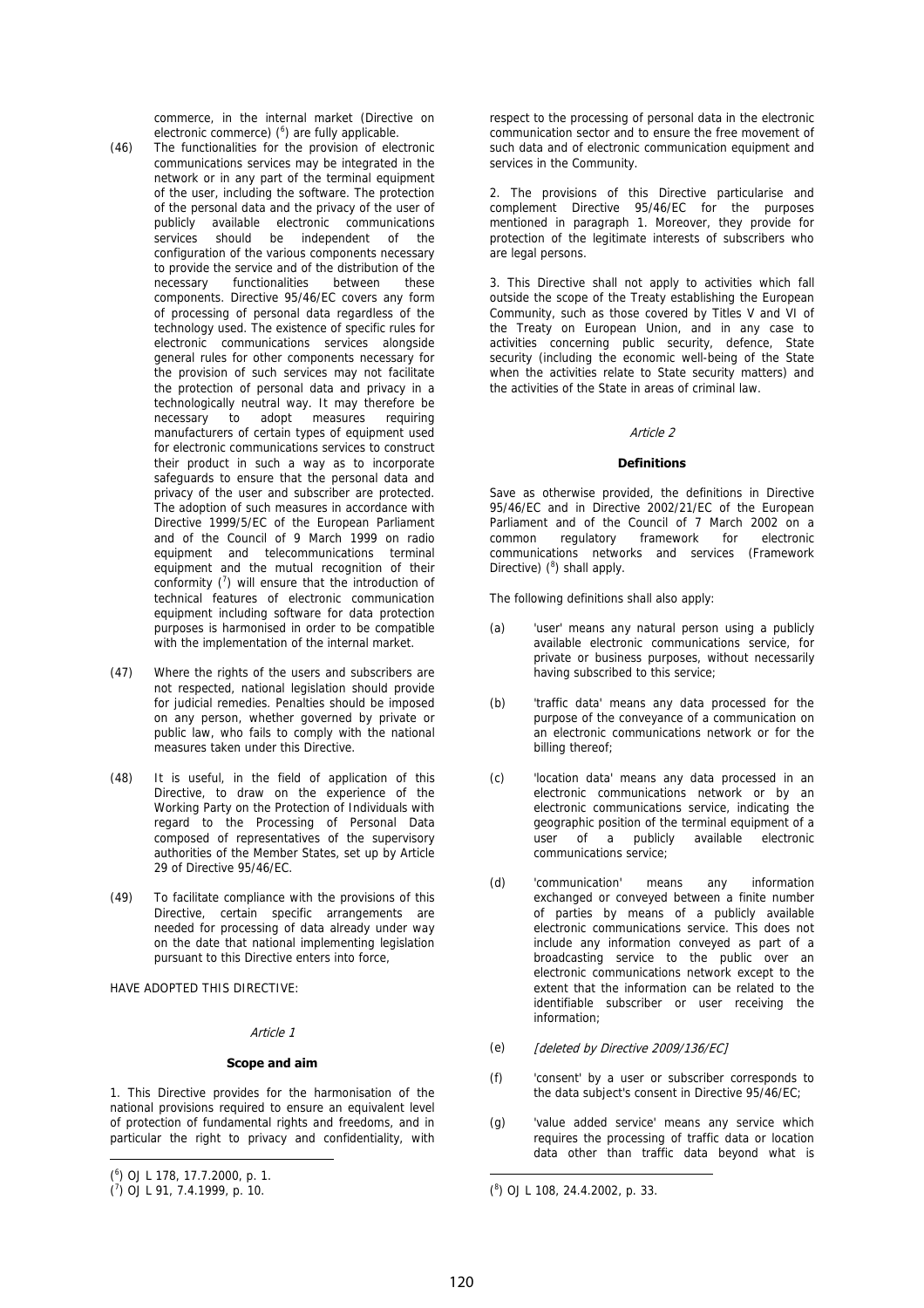necessary for the transmission of a communication or the billing thereof;

- (h) 'electronic mail' means any text, voice, sound or image message sent over a public communications network which can be stored in the network or in the recipient's terminal equipment until it is collected by the recipient.
- (i) 'personal data breach' means a breach of security leading to the accidental or unlawful destruction, loss, alteration, unauthorised disclosure of, or access to, personal data transmitted, stored or otherwise processed in connection with the provision of a publicly available electronic communications service in the Community.

## Article 3

## **Services concerned**

This Directive shall apply to the processing of personal data in connection with the provision of publicly available<br>electronic communications services in public communications services in public communications networks in the Community, including public communications networks supporting data collection and identification devices.

#### Article 4

## **Security of processing**

1. The provider of a publicly available electronic communications service must take appropriate technical and organisational measures to safeguard security of its services, if necessary in conjunction with the provider of the public communications network with respect to network security. Having regard to the state of the art and the cost of their implementation, these measures shall ensure a level of security appropriate to the risk presented.

1a. Without prejudice to Directive 95/46/EC, the measures referred to in paragraph 1 shall at least:

- ensure that personal data can be accessed only by authorised personnel for legally authorised purposes,
- protect personal data stored or transmitted against accidental or unlawful destruction, accidental loss or alteration, and unauthorised or unlawful storage, processing, access or disclosure, and
- ensure the implementation of a security policy with respect to the processing of personal data,

Relevant national authorities shall be able to audit the measures taken by providers of publicly available electronic communication services and to issue recommendations about best practices concerning the level of security which those measures should achieve.

2. In case of a particular risk of a breach of the security of the network, the provider of a publicly available electronic communications service must inform the subscribers concerning such risk and, where the risk lies outside the scope of the measures to be taken by the service provider, of any possible remedies, including an indication of the likely costs involved.

3. In the case of a personal data breach, the provider of publicly available electronic communications services shall, without undue delay, notify the personal data breach to the competent national authority.

When the personal data breach is likely to adversely affect the personal data or privacy of a subscriber or individual, the provider shall also notify the subscriber or individual of the breach without undue delay.

Notification of a personal data breach to a subscriber or individual concerned shall not be required if the provider has demonstrated to the satisfaction of the competent authority that it has implemented appropriate technological protection measures, and that those measures were applied to the data concerned by the security breach. Such technological protection measures shall render the data unintelligible to any person who is not authorised to access it.

Without prejudice to the provider's obligation to notify subscribers and individuals concerned, if the provider has not already notified the subscriber or individual of the personal data breach, the competent national authority, having considered the likely adverse effects of the breach, may require it to do so.

The notification to the subscriber or individual shall at least describe the nature of the personal data breach and the contact points where more information can be obtained, and shall recommend measures to mitigate the possible adverse effects of the personal data breach. The notification to the competent national authority shall, in addition, describe the consequences of, and the measures proposed or taken by the provider to address, the personal data breach.

4. Subject to any technical implementing measures adopted under paragraph 5, the competent national authorities may adopt guidelines and, where necessary, issue instructions concerning the circumstances in which providers are required to notify personal data breaches, the format of such notification and the manner in which the notification is to be made. They shall also be able to audit whether providers have complied with their notification obligations under this paragraph, and shall impose appropriate sanctions in the event of a failure to do so.

Providers shall maintain an inventory of personal data breaches comprising the facts surrounding the breach, its effects and the remedial action taken which shall be sufficient to enable the competent national authorities to verify compliance with the provisions of paragraph 3. The inventory shall only include the information necessary for this purpose.

5. In order to ensure consistency in implementation of the measures referred to in paragraphs 2, 3 and 4, the Commission may, following consultation with the European Network and Information Security Agency (ENISA), the Working Party on the Protection of Individuals with regard to the Processing of Personal Data established by Article 29 of Directive 95/46/EC and the European Data Protection Supervisor, adopt technical implementing measures concerning the circumstances, format and procedures applicable to the information and notification requirements referred to in this Article. When adopting such measures, the Commission shall involve all relevant stakeholders particularly in order to be informed of the best available technical and economic means of implementation of this Article.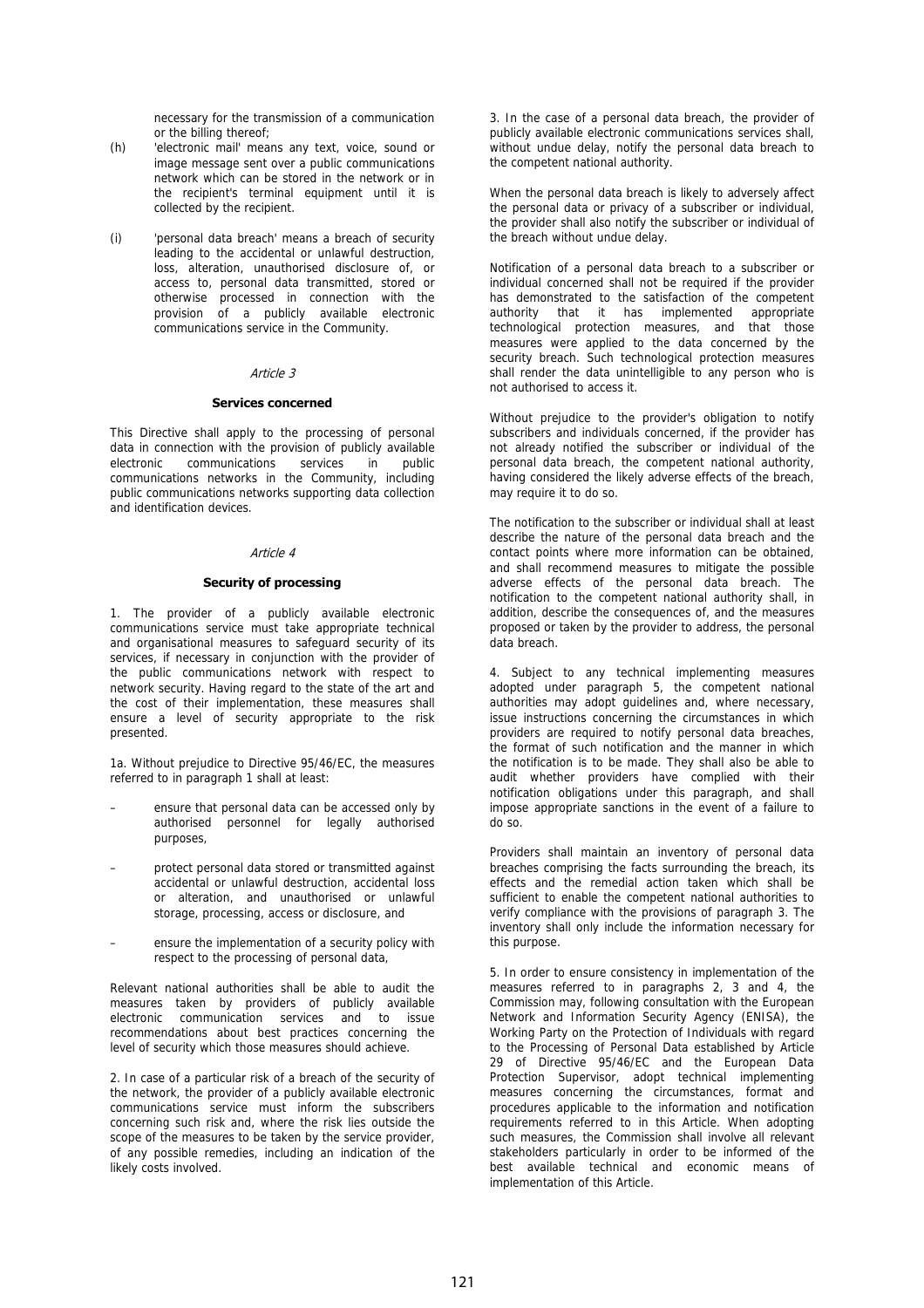Those measures, designed to amend non-essential elements of this Directive by supplementing it, shall be adopted in accordance with the regulatory procedure with scrutiny referred to in Article 14a(2).

### Article 5

## **Confidentiality of the communications**

1. Member States shall ensure the confidentiality of communications and the related traffic data by means of a public communications network and publicly available electronic communications services, through national legislation. In particular, they shall prohibit listening, tapping, storage or other kinds of interception or surveillance of communications and the related traffic data by persons other than users, without the consent of the users concerned, except when legally authorised to do so in accordance with Article 15(1). This paragraph shall not prevent technical storage which is necessary for the conveyance of a communication without prejudice to the principle of confidentiality.

2. Paragraph 1 shall not affect any legally authorised recording of communications and the related traffic data when carried out in the course of lawful business practice for the purpose of providing evidence of a commercial transaction or of any other business communication.

3. Member States shall ensure that the storing of information, or the gaining of access to information already stored, in the terminal equipment of a subscriber or user is only allowed on condition that the subscriber or user concerned has given his or her consent, having been provided with clear and comprehensive information, in accordance with Directive 95/46/EC, inter alia about the purposes of the processing. This shall not prevent any technical storage or access for the sole purpose of carrying out the transmission of a communication over an electronic communications network, or as strictly necessary in order for the provider of an information society service explicitly requested by the subscriber or user to provide the service.

#### Article 6

### **Traffic data**

1. Traffic data relating to subscribers and users processed and stored by the provider of a public communications network or publicly available electronic communications service must be erased or made anonymous when it is no longer needed for the purpose of the transmission of a communication without prejudice to paragraphs 2, 3 and 5 of this Article and Article 15(1).

2. Traffic data necessary for the purposes of subscriber billing and interconnection payments may be processed. Such processing is permissible only up to the end of the period during which the bill may lawfully be challenged or payment pursued.

3. For the purpose of marketing electronic communications services or for the provision of value added services, the provider of a publicly available electronic communications service may process the data referred to in paragraph 1 to the extent and for the duration necessary for such services or marketing, if the subscriber or user to whom the data relate has given his or her prior consent. Users or

subscribers shall be given the possibility to withdraw their consent for the processing of traffic data at any time.

4. The service provider must inform the subscriber or user of the types of traffic data which are processed and of the duration of such processing for the purposes mentioned in paragraph 2 and, prior to obtaining consent, for the purposes mentioned in paragraph 3.

5. Processing of traffic data, in accordance with paragraphs 1, 2, 3 and 4, must be restricted to persons acting under the authority of providers of the public communications networks and publicly available electronic communications services handling billing or traffic management, customer enquiries, fraud detection, marketing electronic communications services or providing a value added service, and must be restricted to what is necessary for the purposes of such activities.

6. Paragraphs 1, 2, 3 and 5 shall apply without prejudice to the possibility for competent bodies to be informed of traffic data in conformity with applicable legislation with a view to settling disputes, in particular interconnection or billing disputes.

## Article 7

### **Itemised billing**

1. Subscribers shall have the right to receive non-itemised bills.

2. Member States shall apply national provisions in order to reconcile the rights of subscribers receiving itemised bills with the right to privacy of calling users and called subscribers, for example by ensuring that sufficient alternative privacy enhancing methods of communications or payments are available to such users and subscribers.

## Article 8

## **Presentation and restriction of calling and connected line identification**

1. Where presentation of calling line identification is offered, the service provider must offer the calling user the possibility, using a simple means and free of charge, of preventing the presentation of the calling line identification on a per-call basis. The calling subscriber must have this possibility on a per-line basis.

2. Where presentation of calling line identification is offered, the service provider must offer the called subscriber the possibility, using a simple means and free of charge for reasonable use of this function, of preventing the presentation of the calling line identification of incoming calls.

3. Where presentation of calling line identification is offered and where the calling line identification is presented prior to the call being established, the service provider must offer the called subscriber the possibility, using a simple means, of rejecting incoming calls where the presentation of the calling line identification has been prevented by the calling user or subscriber.

4. Where presentation of connected line identification is offered, the service provider must offer the called subscriber the possibility, using a simple means and free of charge, of preventing the presentation of the connected line identification to the calling user.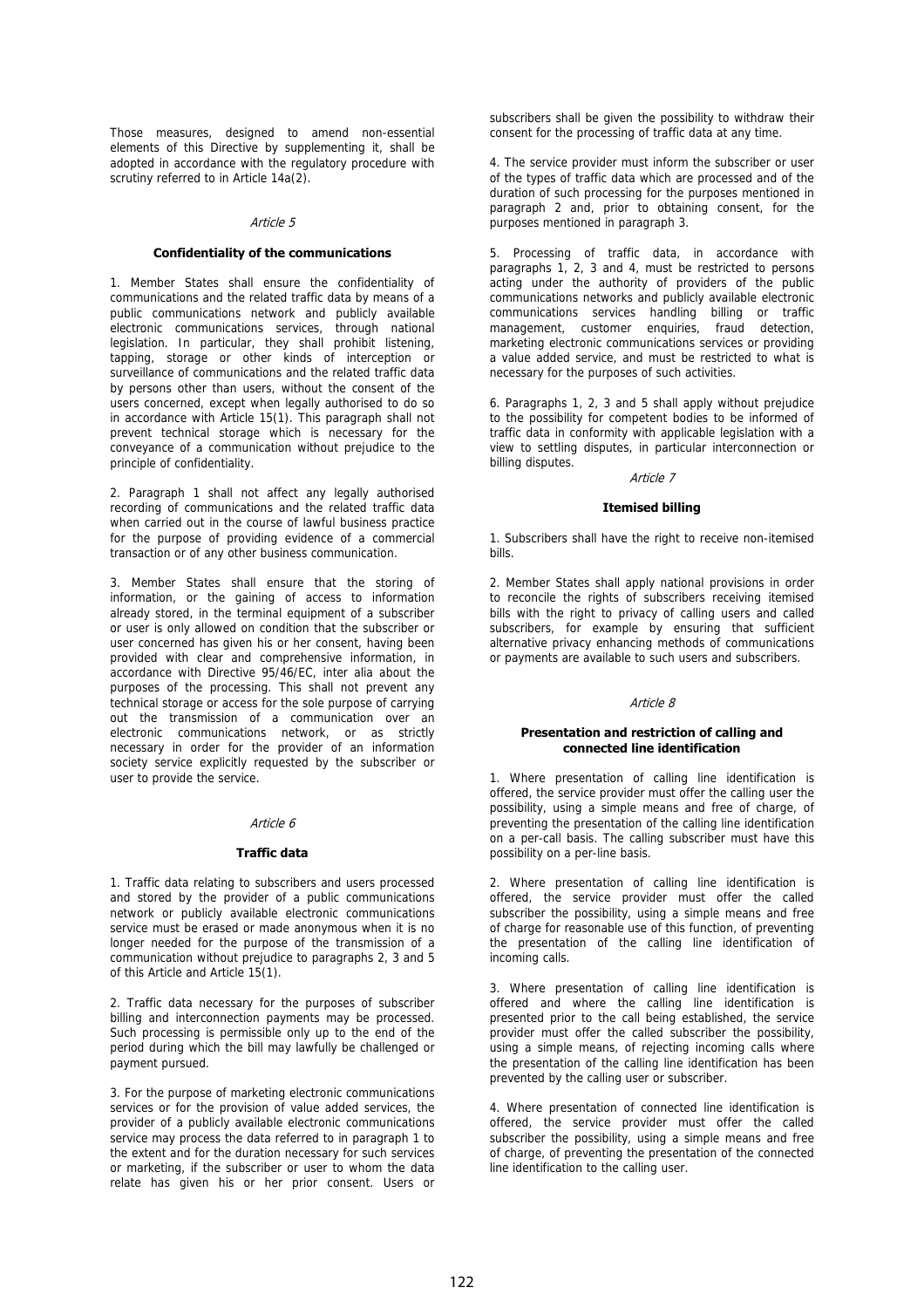5. Paragraph 1 shall also apply with regard to calls to third countries originating in the Community. Paragraphs 2, 3 and 4 shall also apply to incoming calls originating in third countries.

6. Member States shall ensure that where presentation of calling and/or connected line identification is offered, the providers of publicly available electronic communications services inform the public thereof and of the possibilities set out in paragraphs 1, 2, 3 and 4.

### Article 9

## **Location data other than traffic data**

1. Where location data other than traffic data, relating to users or subscribers of public communications networks or publicly available electronic communications services, can be processed, such data may only be processed when they are made anonymous, or with the consent of the users or subscribers to the extent and for the duration necessary for the provision of a value added service. The service provider must inform the users or subscribers, prior to obtaining their consent, of the type of location data other than traffic data which will be processed, of the purposes and duration of the processing and whether the data will be transmitted to a third party for the purpose of providing the value added service. Users or subscribers shall be given the possibility to withdraw their consent for the processing of location data other than traffic data at any time.

2. Where consent of the users or subscribers has been obtained for the processing of location data other than traffic data, the user or subscriber must continue to have the possibility, using a simple means and free of charge, of temporarily refusing the processing of such data for each connection to the network or for each transmission of a communication.

3. Processing of location data other than traffic data in accordance with paragraphs 1 and 2 must be restricted to persons acting under the authority of the provider of the public communications network or publicly available communications service or of the third party providing the value added service, and must be restricted to what is necessary for the purposes of providing the value added service.

#### Article 10

### **Exceptions**

Member States shall ensure that there are transparent procedures governing the way in which a provider of a public communications network and/or a publicly available electronic communications service may override:

- (a) the elimination of the presentation of calling line identification, on a temporary basis, upon application of a subscriber requesting the tracing of malicious or nuisance calls. In this case, in accordance with national law, the data containing the identification of the calling subscriber will be stored and be made available by the provider of a public communications network and/or publicly available electronic communications service;
- (b) the elimination of the presentation of calling line identification and the temporary denial or absence of consent of a subscriber or user for the

processing of location data, on a per-line basis for organisations dealing with emergency calls and recognised as such by a Member State, including law enforcement agencies, ambulance services and fire brigades, for the purpose of responding to such calls.

#### Article 11

## **Automatic call forwarding**

Member States shall ensure that any subscriber has the possibility, using a simple means and free of charge, of stopping automatic call forwarding by a third party to the subscriber's terminal.

## Article 12

### **Directories of subscribers**

1. Member States shall ensure that subscribers are informed, free of charge and before they are included in the directory, about the purpose(s) of a printed or electronic directory of subscribers available to the public or obtainable through directory enquiry services, in which their personal data can be included and of any further usage possibilities based on search functions embedded in electronic versions of the directory.

2. Member States shall ensure that subscribers are given the opportunity to determine whether their personal data are included in a public directory, and if so, which, to the extent that such data are relevant for the purpose of the directory as determined by the provider of the directory, and to verify, correct or withdraw such data. Not being included in a public subscriber directory, verifying, correcting or withdrawing personal data from it shall be free of charge.

3. Member States may require that for any purpose of a public directory other than the search of contact details of persons on the basis of their name and, where necessary, a minimum of other identifiers, additional consent be asked of the subscribers.

4. Paragraphs 1 and 2 shall apply to subscribers who are natural persons. Member States shall also ensure, in the framework of Community law and applicable national legislation, that the legitimate interests of subscribers other than natural persons with regard to their entry in public directories are sufficiently protected.

## Article 13

#### **Unsolicited communications**

1. The use of automated calling and communication systems without human intervention (automatic calling machines), facsimile machines (fax) or electronic mail for the purposes of direct marketing may be allowed only in respect of subscribers or users who have given their prior consent.

2. Notwithstanding paragraph 1, where a natural or legal person obtains from its customers their electronic contact details for electronic mail, in the context of the sale of a product or a service, in accordance with Directive 95/46/EC, the same natural or legal person may use these electronic contact details for direct marketing of its own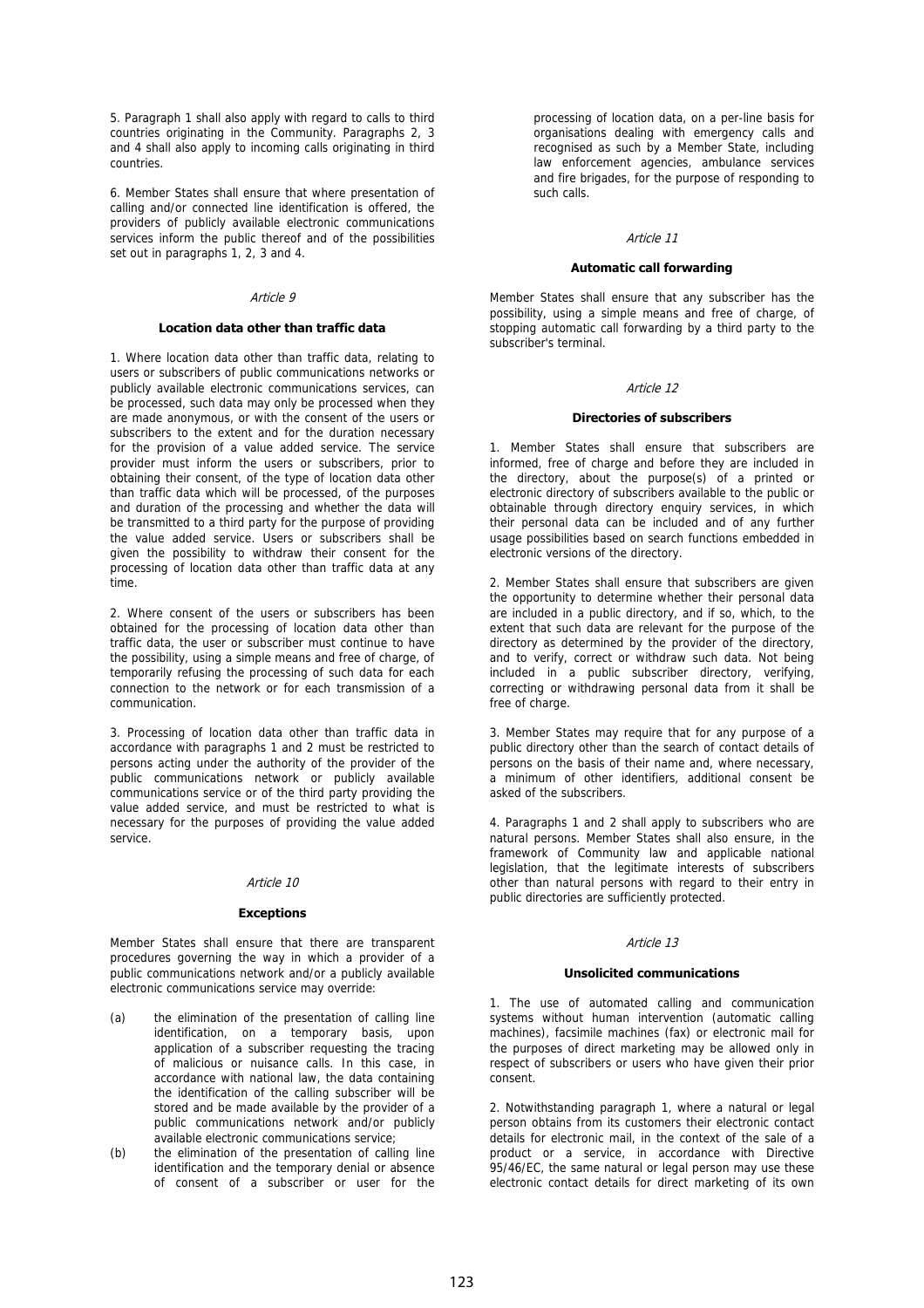similar products or services provided that customers clearly and distinctly are given the opportunity to object, free of charge and in an easy manner, to such use of electronic contact details at the time of their collection and on the occasion of each message in case the customer has not initially refused such use.

3. Member States shall take appropriate measures to ensure that unsolicited communications for the purposes of direct marketing, in cases other than those referred to in paragraphs 1 and 2, are not allowed either without the consent of the subscribers or users concerned or in respect of subscribers or users who do not wish to receive these communications, the choice between these options to be determined by national legislation, taking into account that both options must be free of charge for the subscriber or user.

4. In any event, the practice of sending electronic mail for the purposes of direct marketing which disguise or conceal the identity of the sender on whose behalf the communication is made, which contravene Article 6 of Directive 2000/31/EC, which do not have a valid address to which the recipient may send a request that such communications cease or which encourage recipients to visit websites that contravene that Article shall be prohibited.

5. Paragraphs 1 and 3 shall apply to subscribers who are natural persons. Member States shall also ensure, in the framework of Community law and applicable national legislation, that the legitimate interests of subscribers other than natural persons with regard to unsolicited communications are sufficiently protected.

6. Without prejudice to any administrative remedy for which provision may be made, inter alia, under Article 15a(2), Member States shall ensure that any natural or legal person adversely affected by infringements of national provisions adopted pursuant to this Article and therefore having a legitimate interest in the cessation or prohibition of such infringements, including an electronic communications service provider protecting its legitimate business interests, may bring legal proceedings in respect of such infringements. Member States may also lay down specific rules on penalties applicable to providers of electronic communications services which by their negligence contribute to infringements of national provisions adopted pursuant to this Article.

#### Article 14

#### **Technical features and standardisation**

1. In implementing the provisions of this Directive, Member States shall ensure, subject to paragraphs 2 and 3, that no mandatory requirements for specific technical features are imposed on terminal or other electronic communication equipment which could impede the placing of equipment on the market and the free circulation of such equipment in and between Member States.

2. Where provisions of this Directive can be implemented only by requiring specific technical features in electronic communications networks, Member States shall inform the Commission in accordance with the procedure provided for by Directive 98/34/EC of the European Parliament and of the Council of 22 June 1998 laying down a procedure for the provision of information in the field of technical

standards and regulations and of rules on information society services (<sup>9</sup>).

3. Where required, measures may be adopted to ensure that terminal equipment is constructed in a way that is compatible with the right of users to protect and control the use of their personal data, in accordance with Directive 1999/5/EC and Council Decision 87/95/EEC of 22 December 1986 on standardisation in the field of information technology and communications  $(^{10})$ .

#### Article 14a

### **Committee procedure**

1. The Commission shall be assisted by the Communications Committee established by Article 22 of Directive 2002/21/EC (Framework Directive).

Where reference is made to this paragraph, Article 5a(1) to (4) and Article 7 of Decision 1999/468/EC shall apply, having regard to the provisions of Article 8 thereof.

3. Where reference is made to this paragraph, Article  $5a(1)$ , (2), (4) and (6) and Article  $7$  of Decision 1999/468/EC shall apply, having regard to the provisions of Article 8 thereof.

### Article 15

## **Application of certain provisions of Directive 95/46/EC**

1. Member States may adopt legislative measures to restrict the scope of the rights and obligations provided for in Article 5, Article 6, Article 8(1), (2), (3) and (4), and Article 9 of this Directive when such restriction constitutes a necessary, appropriate and proportionate measure within a democratic society to safeguard national security (i.e. State security), defence, public security, and the prevention, investigation, detection and prosecution of criminal offences or of unauthorised use of the electronic communication system, as referred to in Article 13(1) of Directive 95/46/EC. To this end, Member States may, inter alia, adopt legislative measures providing for the retention of data for a limited period justified on the grounds laid down in this paragraph. All the measures referred to in this paragraph shall be in accordance with the general principles of Community law, including those referred to in Article 6(1) and (2) of the Treaty on European Union.

1a. Paragraph 1 shall not apply to data specifically required by Directive 2006/24/EC of the European Parliament and of the Council of 15 March 2006 on the retention of data generated or processed in connection with the provision of publicly available electronic communications services or of public communications networks (<sup>∗</sup> ) to be retained for the purposes referred to in Article 1(1) of that Directive.

1b. Providers shall establish internal procedures for responding to requests for access to users' personal data based on national provisions adopted pursuant to paragraph 1. They shall provide the competent national

( 9 ) OJ L 204, 21.7.1998, p. 37. Directive as amended by Directive 98/48/EC (OJ L 217, 5.8.1998, p. 18).  $(10)$  OJ L 36, 7.2.1987, p. 31. Decision as last amended by the 1994 Act of Accession. ( ∗ ) OJ L 105, 13.4.2006, p. 54.

 $\overline{a}$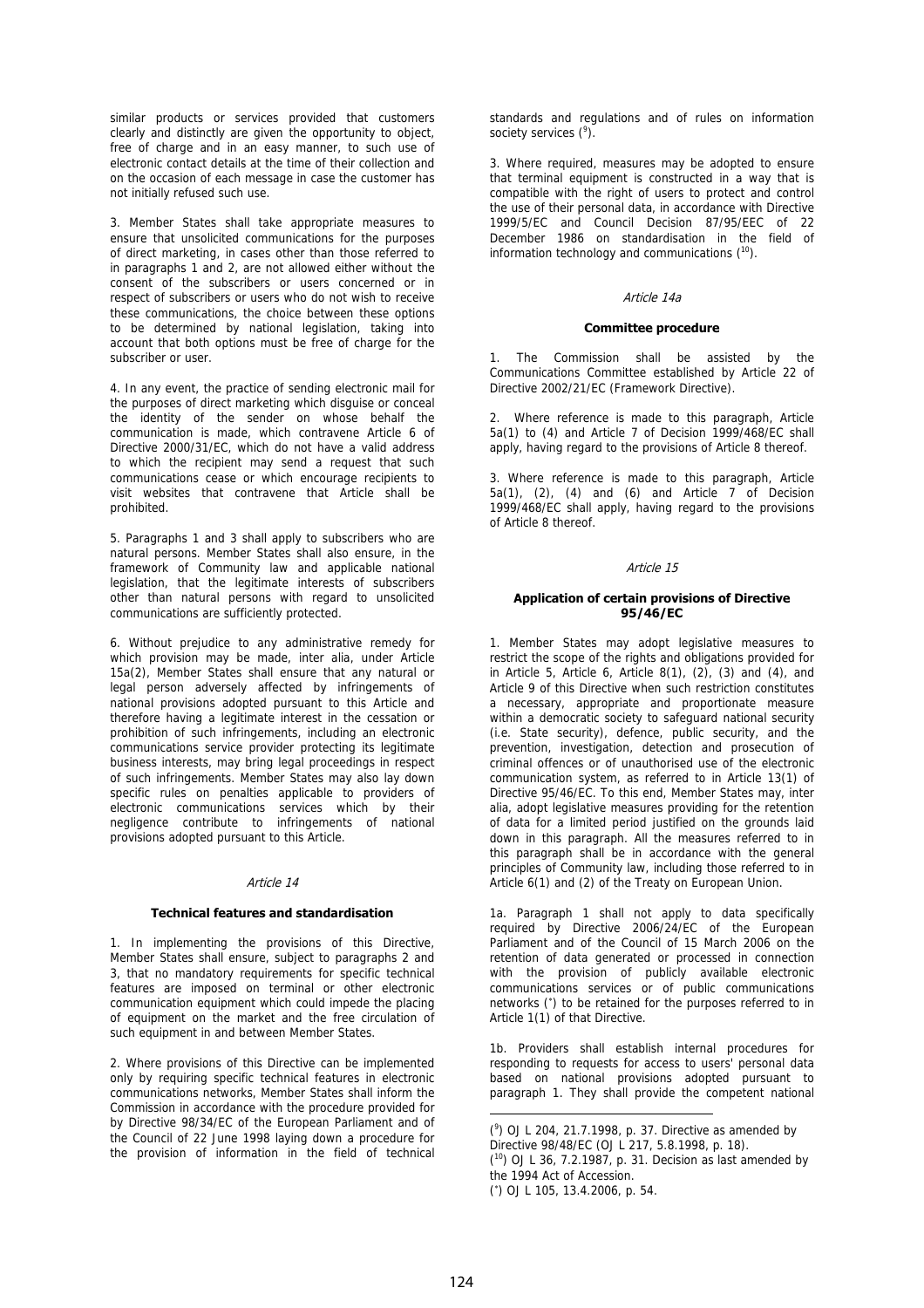authority, on demand, with information about those procedures, the number of requests received, the legal justification invoked and their response.

2. The provisions of Chapter III on judicial remedies, liability and sanctions of Directive 95/46/EC shall apply with regard to national provisions adopted pursuant to this Directive and with regard to the individual rights derived from this Directive.

3. The Working Party on the Protection of Individuals with regard to the Processing of Personal Data instituted by Article 29 of Directive 95/46/EC shall also carry out the tasks laid down in Article 30 of that Directive with regard to matters covered by this Directive, namely the protection of fundamental rights and freedoms and of legitimate interests in the electronic communications sector.

## Article 15a

## **Implementation and enforcement**

1. Member States shall lay down the rules on penalties, including criminal sanctions where appropriate, applicable to infringements of the national provisions adopted pursuant to this Directive and shall take all measures necessary to ensure that they are implemented. The penalties provided for must be effective, proportionate and dissuasive and may be applied to cover the period of any breach, even where the breach has subsequently been rectified. The Member States shall notify those provisions to the Commission by 25 May 2011 and shall notify it without delay of any subsequent amendment affecting them.

2. Without prejudice to any judicial remedy which might be available, Member States shall ensure that the competent national authority and, where relevant, other national bodies have the power to order the cessation of the infringements referred to in paragraph 1.

3. Member States shall ensure that the competent national authority and, where relevant, other national bodies have the necessary investigative powers and resources, including the power to obtain any relevant information they might need to monitor and enforce national provisions adopted pursuant to this Directive.

4. The relevant national regulatory authorities may adopt measures to ensure effective cross-border cooperation in the enforcement of the national laws adopted pursuant to this Directive and to create harmonised conditions for the provision of services involving cross-border data flows .

The national regulatory authorities shall provide the Commission, in good time before adopting any such measures, with a summary of the grounds for action, the envisaged measures and the proposed course of action. The Commission may, having examined such information and consulted ENISA and the Working Party on the Protection of Individuals with regard to the Processing of Personal Data established by Article 29 of Directive 95/46/EC, make comments or recommendations thereupon, in particular to ensure that the envisaged measures do not adversely affect the functioning of the internal market. National regulatory authorities shall take the utmost account of the Commission's comments or recommendations when deciding on the measures.

## Article 16

## **Transitional arrangements**

1. Article 12 shall not apply to editions of directories already produced or placed on the market in printed or off-line electronic form before the national provisions adopted pursuant to this Directive enter into force.

2. Where the personal data of subscribers to fixed or mobile public voice telephony services have been included in a public subscriber directory in conformity with the provisions of Directive 95/46/EC and of Article 11 of Directive 97/66/EC before the national provisions adopted in pursuance of this Directive enter into force, the personal data of such subscribers may remain included in this public directory in its printed or electronic versions, including versions with reverse search functions, unless subscribers indicate otherwise, after having received complete information about purposes and options in accordance with Article 12 of this Directive.

#### Article 17

## **Transposition**

1. Before 31 October 2003 Member States shall bring into force the provisions necessary to comply with this Directive. They shall forthwith inform the Commission thereof.

When Member States adopt those provisions, they shall contain a reference to this Directive or be accompanied by such a reference on the occasion of their official publication. The methods of making such reference shall be laid down by the Member States.

2. Member States shall communicate to the Commission the text of the provisions of national law which they adopt in the field governed by this Directive and of any subsequent amendments to those provisions.

## Article 18

#### **Review**

The Commission shall submit to the European Parliament and the Council, not later than three years after the date referred to in Article 17(1), a report on the application of this Directive and its impact on economic operators and consumers, in particular as regards the provisions on unsolicited communications, taking into account the international environment. For this purpose, the Commission may request information from the Member States, which shall be supplied without undue delay. Where appropriate, the Commission shall submit proposals to amend this Directive, taking account of the results of that report, any changes in the sector and any other proposal it may deem necessary in order to improve the effectiveness of this Directive.

#### Article 19

#### **Repeal**

Directive 97/66/EC is hereby repealed with effect from the date referred to in Article 17(1).

References made to the repealed Directive shall be construed as being made to this Directive.